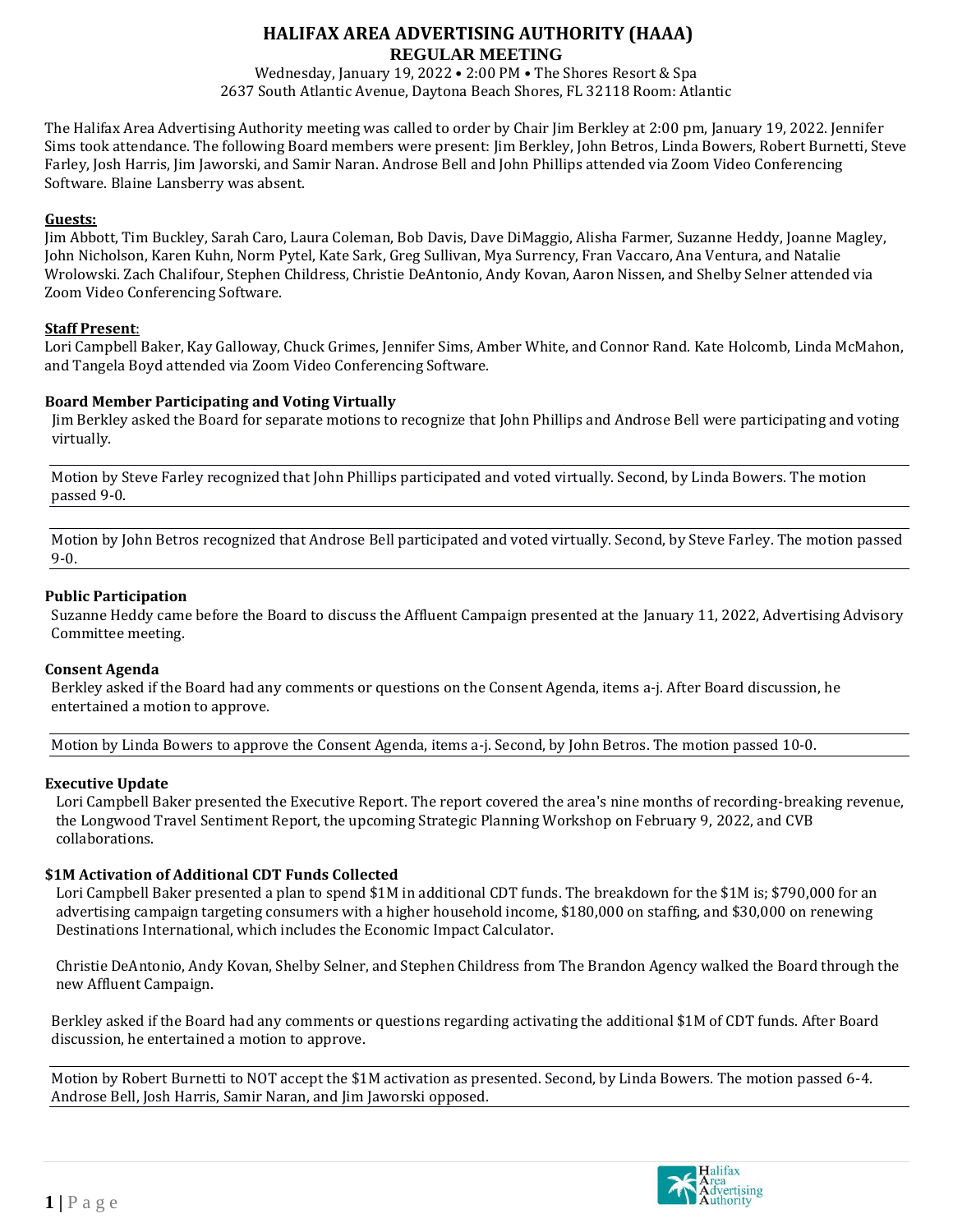Wednesday, January 19, 2022 • 2:00 PM • The Shores Resort & Spa 2637 South Atlantic Avenue, Daytona Beach Shores, FL 32118 Room: Atlantic

After Board discussion, it was recommended to split the \$1M activation of CDT funds into three separate votes, Berkley entertained a motion.

Motion by Josh Harris to allow Lori Campbell Baker to go to the upcoming Volusia County Council meeting, request the \$1M of additional CDT funds, and then enable The Brandon Agency to come back with a new plan to spend the \$790,000 on the Affluent Campaign. Second, by Jim Jaworski. The motion passed 10-0.

After Board discussion to approve the \$180,000 staff funding request, Berkley entertained a motion.

Motion by Josh Harris to approve the \$180,000 staff funding request. Second, by Samir Naran. The motion passed 9-1. Robert Burnetti opposed.

After Board discussion to renew Destinations International for \$30,000, including the Economic Impact Calculator, Berkley entertained a motion.

Motion by John Betros to renew Destinations International for \$30,000, including the Economic Impact Calculator. Second, by Steve Farley. The motion passed 9-0.

# **Standing Committees**

# **Advertising Committee**

# **The Brandon Agency – Consumer Marketing & Campaign Recap**

Christie DeAntonio and Shelby Selner presented the Consumer Marketing Plan, campaign recap, creative updates, research, and the April through June 2022 Media Plan.

Following Board discussion, Berkley entertained a motion to approve the April through June 2022 media spend for \$1,326,452.

Motion by Steve Farley to approve the April through June 2022 media spend for \$1,326,452. Second, by Samir Naran. The motion passed 9-0.

#### **Request for Statement of Qualifications (RSQ) Document and Timeline**

Kay Galloway went over the RSQ process and timeline and advised the Board that over 30 advertising agencies would be receiving the RSQ. The RSQ will be available on the CVB website.

Following Board discussion, Berkley entertained a motion to approve the RSQ Document and Timeline with the ability for CVB Staff and County Legal to make small changes to the document.

Motion by Robert Burnetti to approve the RSQ Document and Timeline with the ability for CVB Staff and County Legal to make small changes to the document. Second, by John Betros. The motion passed 9-0.

# **Tourism Event Funding**

#### **Jeep Beach 2022**

Galloway presented the \$25,000 tourism funding request for Jeep Beach 2022; Charlene Greer could not attend the meeting. The funding request will go towards digital, television, and social media.

Following Board discussion, Berkley entertained a motion to approve the \$25,000 funding request for Jeep Beach 2022.

Motion by Samir Naran to approve the \$25,000 funding request for Jeep Beach 2022. Second, by John Betros. The motion passed 9-0.

Following Board discussion, Berkley entertained a motion to include \$25,000 in funding for Jeep Beach in the annual budget.

Motion by Samir Naran to include \$25,000 in funding for Jeep Beach in the annual budget. Second, by Linda Bowers. The motion passed 9-0.

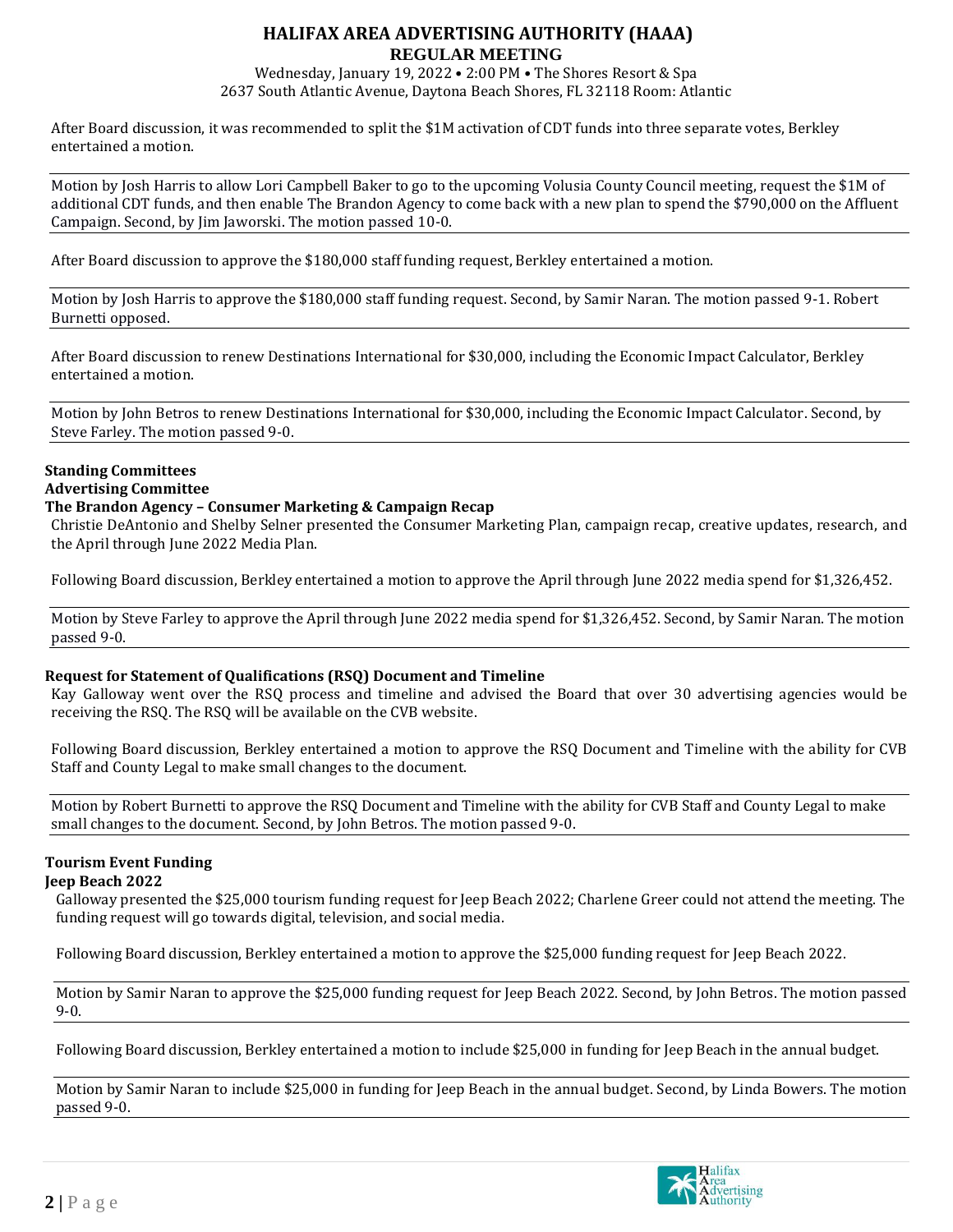Wednesday, January 19, 2022 • 2:00 PM • The Shores Resort & Spa 2637 South Atlantic Avenue, Daytona Beach Shores, FL 32118 Room: Atlantic

## **HR Committee**

## **Executive Director Review**

Samir Naran presented the findings from the performance review of Lori Campbell Baker, Executive Director.

Following the Board discussion, Berkley asked if the Board had any comments or questions on approving Lori Campbell Baker's review and salary increase. Hearing none, he entertained a motion to approve.

Samir Naran made a motion to approve the review and salary increase of the Executive Director Lori Campbell Baker. Second, by Josh Harris. The motion passed 7-2. Linda Bowers and John Betros opposed.

# **Meetings & Conventions Committee**

## **Digital Edge Marketing**

Mya Surrency with Digital Edge Marketing presented a proposal for Meetings & Conventions/Sports marketing for February 1, 2022, through September 30, 2022, with the option to renew every year for up to three years.

Following the Board discussion, Berkley asked if the Board had any comments or questions on approving the \$150,000 Meetings Marketing Proposal from Digital Edge Marketing. Hearing none, he entertained a motion to approve.

Linda Bowers made a motion to approve the \$150,000 Meetings Marketing Proposal from Digital Edge Marketing. Second, by Steve Farley. The motion passed 9-0.

# **Department Updates**

#### **Group Sales**

Linda McMahon presented the April – June 2022 HAT Marketing Agreement for \$16,500.

Berkley asked if the Board had any comments or questions on the April – June 2022 HAT Marketing Agreement for \$16,500. After Board discussion, he entertained a motion to approve.

Motion by Linda Bowers to approve the April – June 2022 HAT Marketing Agreement for \$16,500. Second, by Steve Farley. The motion passed 8-0.

#### **Reports of Officers**

#### **Finance & Human Resources**

 **November 2021 Board Financial Packet**

Chuck Grimes presented the November 2021 Financial Report.

#### **FY 2020-2021 Audit Report**

Zach Chalifour, a partner with James Moore & Company, presented the audit findings for the fiscal year 2020 – 2021. Chalifour stated that no significant difficulties were had in performing the audit, no disagreements with management, and no audit adjustments.

#### **Quarterly Visitor Profile July – September 2021**

Evelyn Fine with Mid-Florida Marketing & Research was unable to attend the meeting. Campbell Baker asked the Board to go through the report and if they had any questions to let her know.

#### **Partner Updates**

#### **Daytona Beach International Airport**

Joanne Magley, Director of Air Service/Marketing/Customer Experience, presented the November – December 2021 Daytona Beach International Airport update along with their agency of record, Aqua.

#### **Ocean Center**

Tim Buckley, Director of Sales and Marketing, presented the November – December 2021 Ocean Center update and the 2022 Outlook Plan.